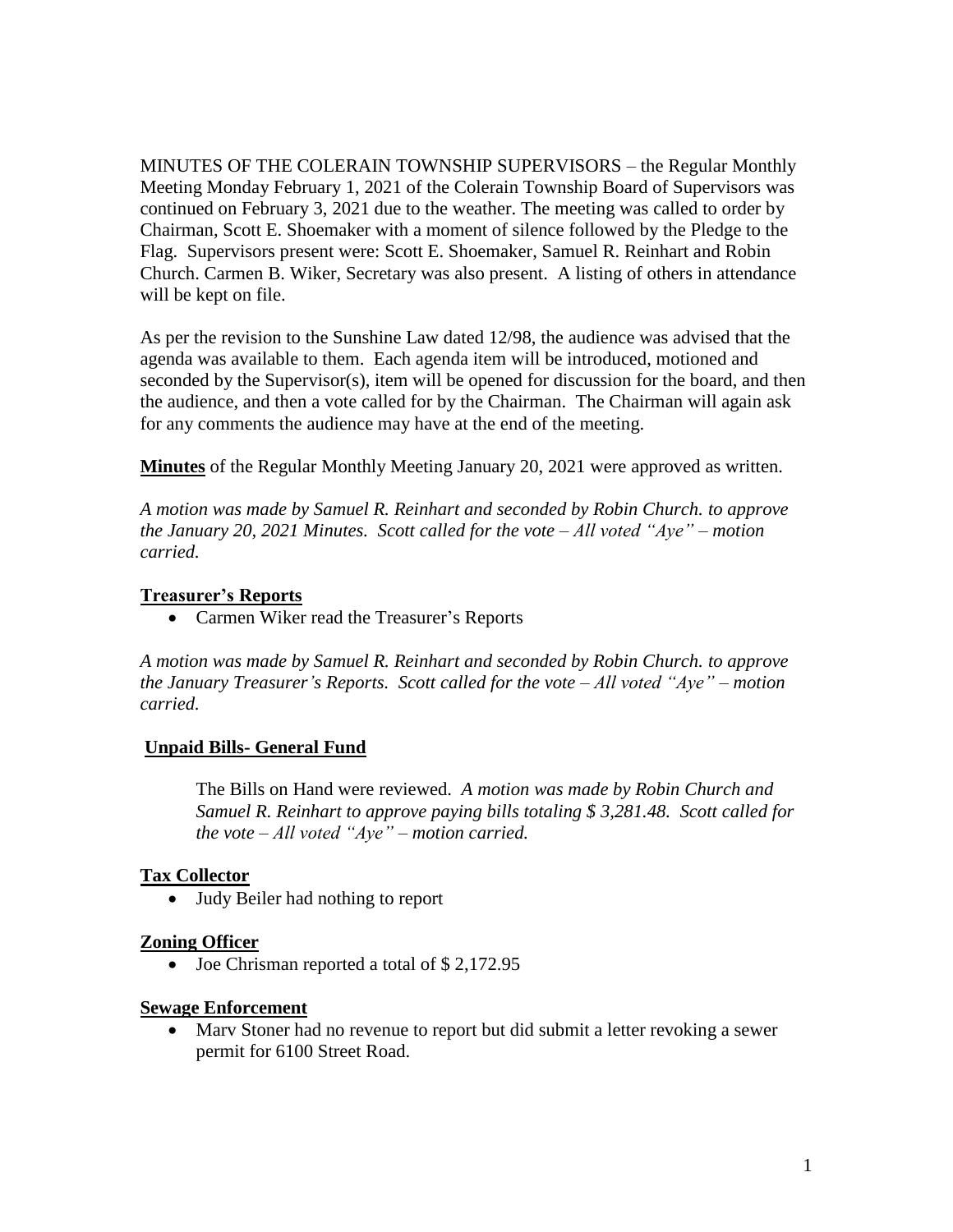# **Storm Water**

• Nothing to report

# **SALDO**

• Nothing to Report

## **Road Master**

• Plowing, Cindering, cleaning and preparing equipment

## **Emergency Management**

• Nothing to report

## **Colerain Township Planning Commission**

• Minutes: The January Minutes were reviewed.

## **Sewage Enforcement**

Planning Module Component 2 for Daniel Stoltzfus for 555 Rosedale Road

*A motion was made by Samuel R. Reinhart and seconded by Scott E. Shoemaker to adopt Resolution 2021-02 for Daniel Stoltzfus Planning Module. Scott called for the vote – All voted "Aye" – motion carried.*

• Planning Module Component 1 for Michael Esh- Lisa's approval letter was reviewed. The Module has been signed and sent to DEP.

# **SALDO**

• Steven Esh for 1880 Georgetown Road-Steven's plan is actually a SALDO/Storm Water Combination. He is need of an extension for his plan approval and his Engineer submitted a written request. The new 90-Day deadline will be May 4, 2021

*A motion was made by Samuel R. Reinhart and seconded by Robin Church. to approve the 90-Day extension Request for the Steven Esh Plan. Scott called for the vote – All voted "Aye" – motion carried.*

- Waiver Request for Steven Esh-Maximum Flagpole Length 604.04. E and Drawing Scale 402.D.- These waiver requests were tabled until the Engineer makes recommendation on both.
- Norman & Katie King for 842 Pumping Station Road- Brian Masterson from Regester Assoc. was in attendance for his client Norman King.

*A motion was made by Samuel R. Reinhart and seconded by Robin Church. to approve the Norman King Lot Add-on Plan. Scott called for the vote – All voted "Aye" – motion carried.*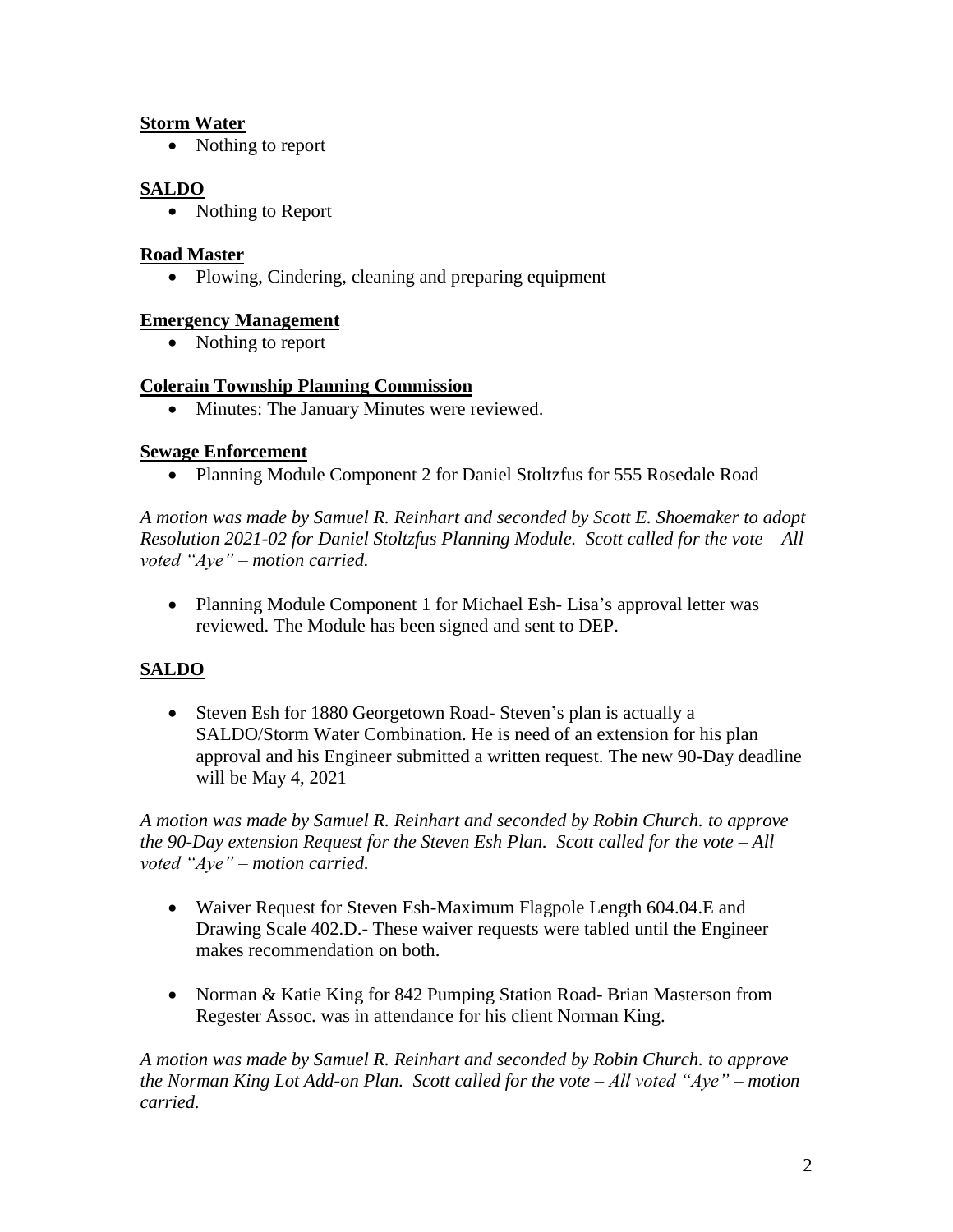• Israel Kinsinger Subdivision/Lot Add-on Plan-Brian is also the Land Planner for Israel and both of them talked in depth with the Board concerning his HOP. He is already approved to come off of 472 through the State but the Township Engineer would like him to come off of Pumping Station Road.

# **Upcoming Zoning Hearing-** Wednesday February 10, 2021 at 7:00 P.M.

CASE NO. 2021-01 The application of Timothy Arnold will be heard for a Variance from the terms of Section 6.2 Colerain Township Zoning Ordinance to place an eightfoot-high fence where a six-foot-high fence is permitted on the property located at 2120 Kirkwood Pike, Kirkwood, PA in the Residential District.

There was much discussion concerning conditions that the Board would like to present to the Zoning Hearing Board. Sam will write a list of conditions for the other two Supervisors to review. The list will then go to Eric Frey so he can write a letter.

**Public Comment-**Bob Stanley was in attendance and is also on the Zoning Hearing Board; he asked how the Board would present the conditions that were discussed.

**Next Meeting** for the Supervisors is Wednesday February 17, 2021 at 7:00 P.M.

**Co-Op Reports** Scott read all the 4Q-2020 Treasurer's Reports

#### **Old Business:**

 The tentative date for the approved staff meeting with Eric, Staff, and Supervisors is scheduled for March 4, 2021 at 12:00 P.M.

#### **New Business**

- Audit- The Secretary announced that the 2020 Audit is complete. Recommendations will be forthcoming and all accounts are in balance. The Auditor's closeout meeting will be held on February 11, 2021 at 8:00 A.M.
- Scott announced that a meeting will be held at the East Drumore Township Building on Tuesday February 16, 2021 at 7:00 P.M. The purpose of the meeting is to discuss the proposed Comp Plan.

# **Correspondence**

- PennDot- The Bridge at Maple Shade and Coopers Run will be replaced and PennDot will have the plans on display online only due to COVID-19.
- LEMSA- 2020 Status Report
- LCSWMA- new hours for Municipal drop off
- SLCIMC-Minutes were reviewed